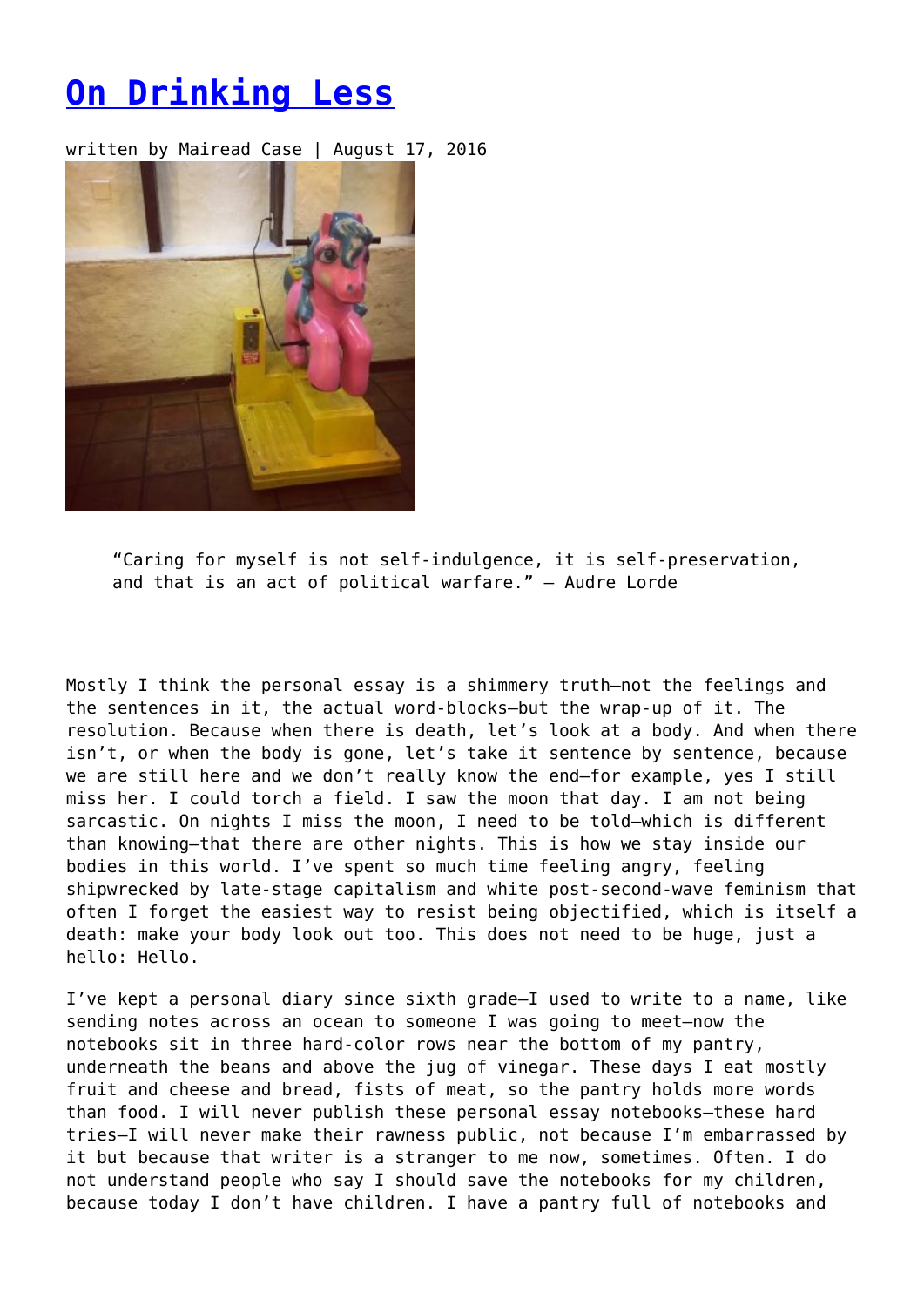rice. And anyway I want to make stories, not essays, because I don't understand the world right now, I don't understand what is happening to us. What are we doing. Do I even want to be here. What's more, I don't know that I want to understand it—I want more homes, impatiently, and less death. Today I am all gravity, no grace.

But I've been a big sister longer than anyone else—my earliest memory as myself are the Xs that said three days until my sister comes home, my sister and now I'm her sister too—and so despite this despair I want to help. To fight. I want to comfort. And so I want to say: I am drinking much less alcohol this summer, and it is helping me a lot. Maybe it would help you too. So here is how I am doing it.

I was straightedge for years—didn't drink a full alcoholic drink until I was twenty-two, wasn't drunk until much later—because people in my family—people I never met outside of photos and soup recipes and my own suddenly-fluttering heart—were definitely not straightedge, and their alcoholism swallowed parts of our oral history whole. My parents explained everything they could to us—my mother even taught my junior high sex ed, because our Catholic science teacher (I am Catholic) wanted to leave out condoms, was weird about blood—and yet we never talked about what happened with alcohol. My parents did share wine sometimes, but I never saw a beer in the fridge until long after I left home. Wine was something they drank to celebrate or talk privately, and alcohol was a radioactive bad.

After eight years of panickedly watering my drinks at parties, like trying to grow flowers from solo cups, I moved to a city, where I started drinking because my friends were drinking, and we had all moved together, sort of, and it was all very exciting. Plus I am an anxious person, and with beer in my hand I felt not only less anxious but also like I belonged. Like what I said was smarter. I was less self-conscious when I drank, and that was a relief. And then I started falling in love with people, in different ways, and sometimes they worked at bars or they played shows and we'd be paid in beer. So I drank. And I started reading and organizing in public, and I drank. When I drank, I could read without wearing a wig. I always knew wearing a wig was silly, was play, but I didn't know how else to get onstage.

And as I became stiller I started learning about my neighborhood, and the buildings that used to be breweries, or the stoops where union men—mostly men—would hunch and drink from coozies and talk about money, and so I drank too. When I couldn't afford internet I would frog-sit in the hallway for a couple hours, siphoning off the bar below, and once it opened I would walk downstairs and write some more, and drink. I loved, I love the dark quiet of bars, the sitting in a corner and reading, and looking up, and reading more and not being bothered. You, I can be visibly alone in dark public. Alone in my apartment, sometimes I forget my body exists.

Soon however I started meeting family ghosts, in the faces of people I loved who would suddenly stagger or cry or vomit, stumble into being someone else. These others hit me, they barfed chicken wings into their hair. I try to understand, and sometimes I do completely, and I still care—the world is hard and cruel—but it made a before and after. Maybe all I'm saying is I grew up.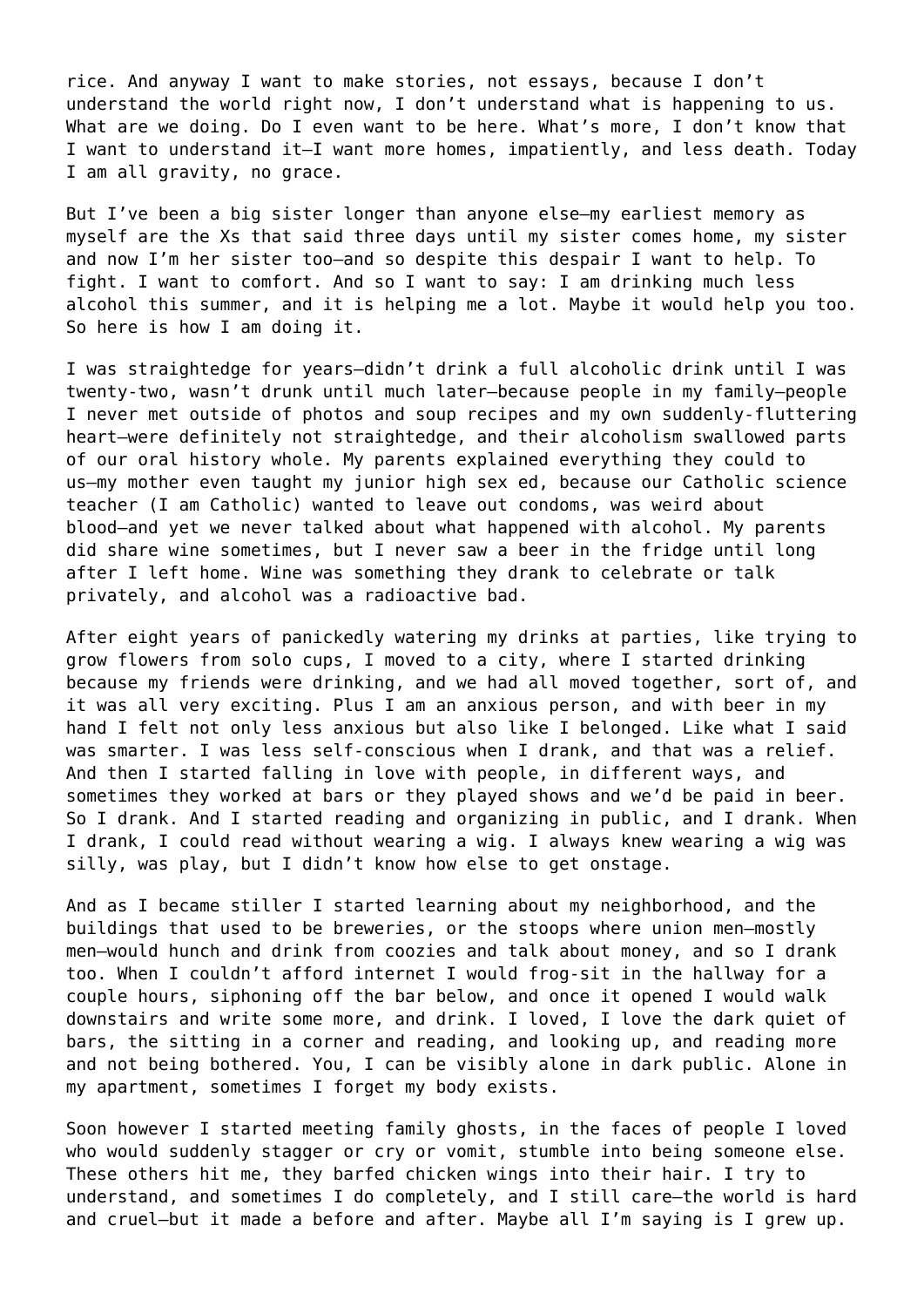My own change happened after I worked a weekend—just a weekend—of antimilitary demonstrations in Chicago. I was on a bike the whole time, taking notes to keep my friends safe, or if not safe then at least located, in eye contact, and I saw the shape of a shoulder sharpened by a club. I saw hot mean mouths broken into skin. I saw kids. When I came home I sat on the floor and sobbed into the cat. It was the first time I remember not knowing how to hold everything inside my body.

That night I started having scream-yourself-awake nightmares—in them I am always safe but my friends are about to be hurt, and I am the only one who knows—and I kept, I keep having them. I am not saying that I couldn't handle my work—I can, I still do it—but that these actions change my body. When it became too embarrassing to fall asleep around someone new, because of how I might scream, I started drinking right before bed, because then at least my brain would shut up enough to sleep. Trauma is not comparable, I don't think. This is my story. I listen to others too, and take them with me to bed and out into the world.

Enter years of continuing and increased political involvement—usually in an administrative way, or a protective one, in part because I present a lot of white cishet privilege, no matter how I identify in beds and books and bars and the one other ear, and this means shutting up and making way. And tithing. Am I prepared to lose my privilege and fight? Yes. I do. And I will. But nights are hard, not because I doubt these actions but because there are bodies on the wheels. I started going to sleep dull and waking up sad.

I used to think people who stopped drinking for any period of time were not my people. Plus I am too good at making rules for myself – once I made too many and followed them all and almost died. But drinking, I was turning to stone, so I thought: find the ley line. If you are drinking to numb, what would make you not want to be numb? How can we wage nonviolent war on a world that doesn't make room for us, and others? Obviously there is no one answer, even for one person. For me right now I changed the colors in my apartment—read: taped up pretty papers, found different jars and vases for staples and brushes, started baking and burning things that smell bright or smoky. (I am also on prescription medication.) I let myself have the privilege of an apartment that is my haven, instead of transposing that to a bar or sacrificing it so everyone else can sleep here too. This I think is a challenge a lot of us know. This is how I am solving it right now. I put acupuncture needles in my ears. I drink tea with mimosa flowers in it, or mugwort. I scream.

Also I allow myself to drink booze I like. Before I was drinking to notthink, to kill nerves, because shower beers are nice when you feel wrecked and ineffective in a room or on the street. Now I am allowing myself to drink, to make or buy what I enjoy, and who cares if I don't finish the glass. If I can only afford one. The rules I do have are based on my one own body: if you drink more than two straight shots of whiskey you will feel angry or weepy, later. If you drink several beers in a row, even in a room full of people you love over the space of several hours, in the morning your brain will feel like cotton and you will loathe yourself chemically for half a day. I know I am lucky to know this and to be able to stop. I am not going